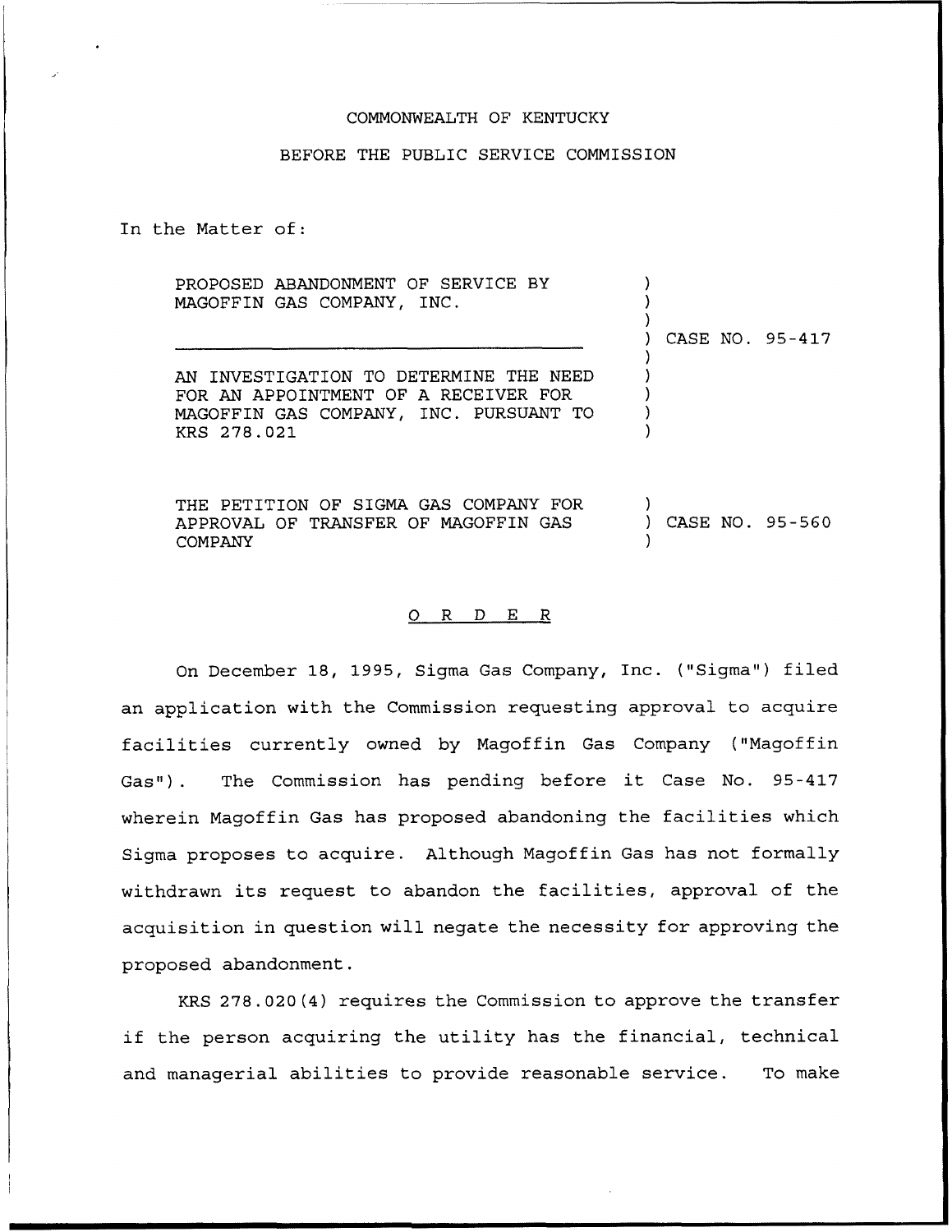the requisite showing, Sigma represents that the same personnel who presently operate Sigma's system will operate the acquired facilities after the transfer. Approving Sigma's acquisition of the facilities will ensure continued operation of the system and continued service for the 15 customers of Magoffin Gas.

Sigma further represents that its current manager, Estill Branham, has considerable experience in the management of gas utilities, specifically Auxier Road Gas Company, which he owns, and Johnson County Gas Company which he presently manages and proposes to  $own.^1$  The Commission is well aware of the history of Mr. Branham's management of the aforementioned utilities and that certain of his management practices have been called into question.<sup>2</sup> Therefore, the Commission is unable to reach a conclusion under KRS 278.020(4). However, as these gas facilities would otherwise be abandoned, the Commission finds that the acquisition by Sigma should nonetheless be approved under KRS 278.020(5) which requires that the Commission approve proposed acquisitions which are to be made in accordance with law, for a proper purpose, and consistent with the public interest. The application in this matter has been filed in accordance with law and serving the public is a proper purpose. Given the hardship

 $\mathbf{1}$ Case No. 95-580, The Petition of Dusmike Natural Gas Company for Approval of Transfer of Johnson County Gas Company. This application is currently pending before the Commission.

 $\mathbf{2}$ Case No. 91-392, Johnson County Gas Company, Inc., Alleged Failure to Comply with Commission Order from Case No. 10415. This case is currently on appeal.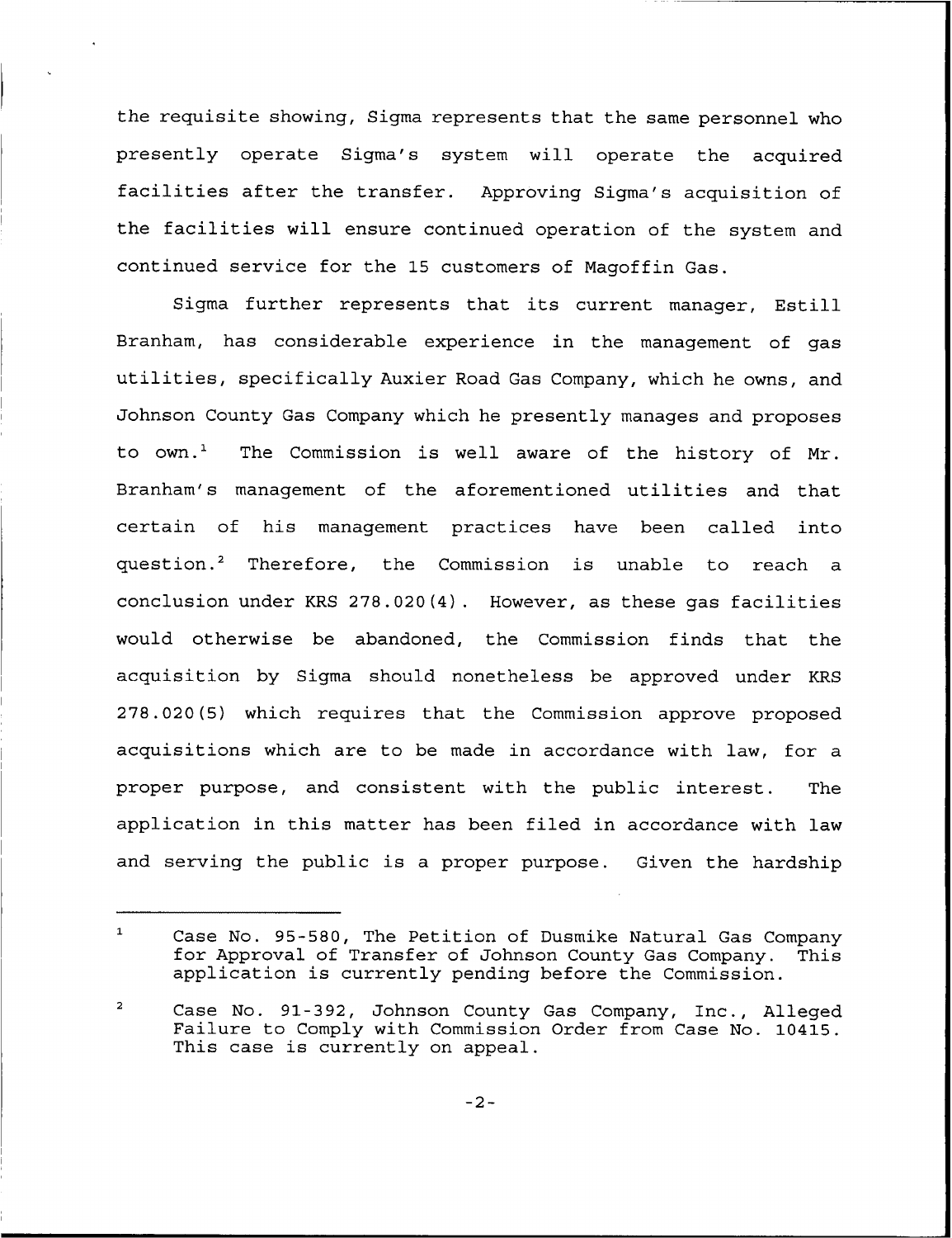which would result to the public if the facilities were abandoned and that the proposed transfer is the only alternative to avoid such a result, the Commission finds that the acquisition by Sigma is in the public interest.

Sigma has further requested that the Commission grant it permission to deviate from the requirements of 807 KAR 5:011, Section 11, by not adopting Magoffin's rates. However, Sigma has executed and filed an adoption notice ratifying and adopting the current tariffs of Magoffin Gas. While Sigma argues that approving the deviation to allow these customers to be served at Sigma's present rates is in the public interest given the emergency nature of the application and the pending abandonment of facilities, the Commission is not persuaded to waive the adoption notice requirement. Granting the deviation would result in a sizeable rate increase to the customers currently served by Magoffin Gas and the requested deviation should be denied.

Based upon the record of this case, the Commission finds that the acquisition is to be made in accordance with law, for a proper purpose, and is consistent with the public interest.

IT IS THEREFORE ORDERED that:

1. Sigma's proposed acquisition of the Magoffin Gas facilities is hereby approved.

2. Sigma's request for permission to deviate from 807 KAR 5:011, Section 11, is hereby denied. Sigma shall within 10 days of the date of this Order, refile the adoption notice issued on December 11, 1995 in the format required by 807 KAR 5:011.

 $-3-$